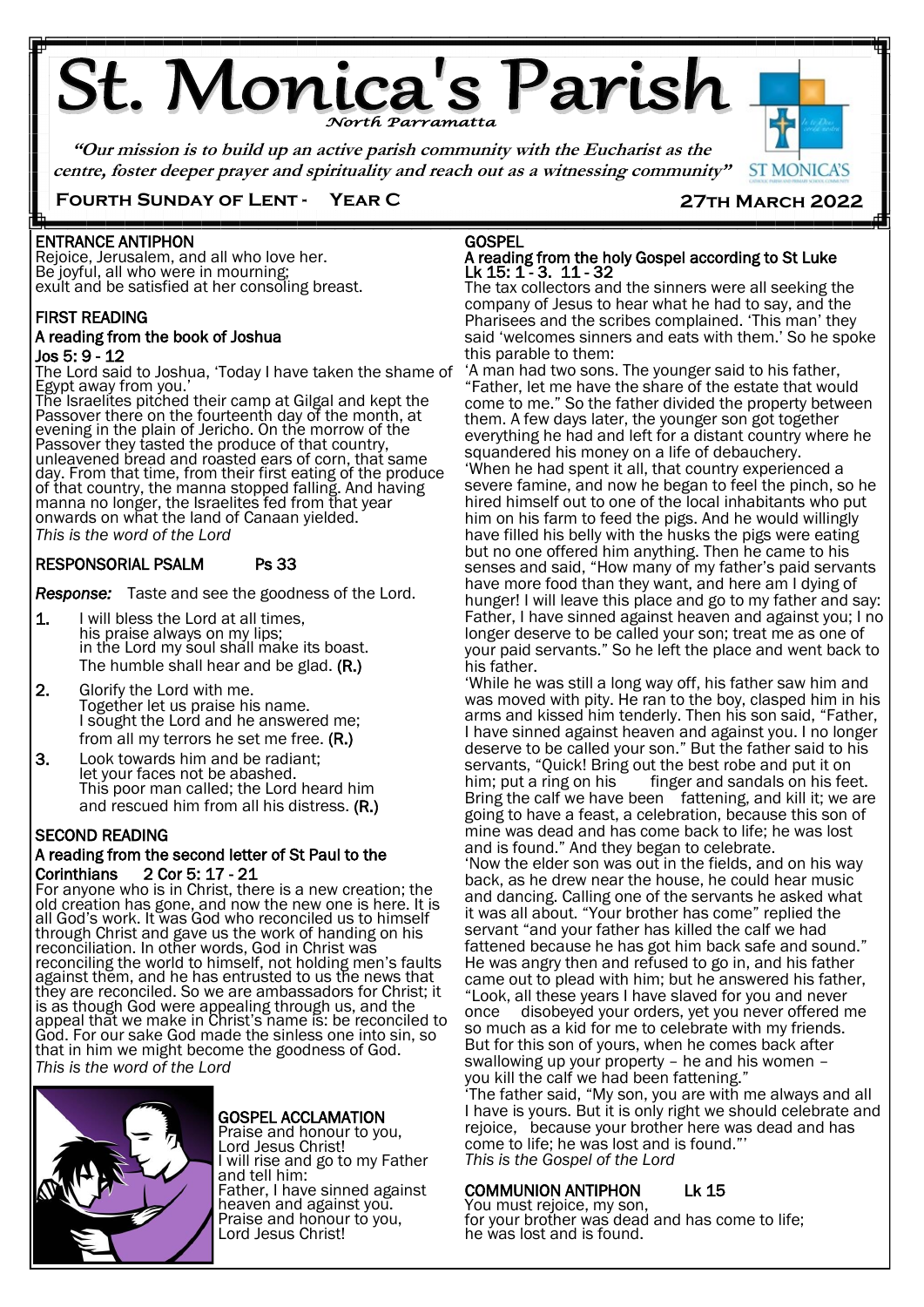## *St. Monica's Catholic Parish*

#### **Cnr Church Street and North Rocks Road, North Parramatta**

| SUNDAY MASSES:                                    | Saturday Vigil - 5pm; Sunday - 9am, 11.30am (Cantonese/Chinese Mass) and 6pm              |                                                                  |  |
|---------------------------------------------------|-------------------------------------------------------------------------------------------|------------------------------------------------------------------|--|
| WEEKDAY MASSES:                                   | Tuesday-Friday - 9.15am                                                                   |                                                                  |  |
| <b>EXPOSITION:</b>                                | Every Thursday 8pm—9pm<br>Every Friday following 9.15am Mass until 10.45am,               |                                                                  |  |
| <b>RECONCILIATION:</b>                            | Friday 10-10.30am, Saturday 4-4.40pm, 3rd Sunday of the month 10:15-11am, or on request   |                                                                  |  |
| <b>MARRIAGES:</b>                                 | Please contact the Parish Priest at least 12 months prior                                 |                                                                  |  |
| <b>BAPTISMS:</b>                                  | Please contact the Parish Office for appointment with the Parish Priest. Phone: 9630-1951 |                                                                  |  |
| ANOINTING OF THE SICK/<br>EUCHARIST AT HOME       | Please contact the Parish Office or Fr Ephraim Lam Phone: 9630-1951                       |                                                                  |  |
| <b>PARISH PRIEST/</b><br><b>CHINESE CHAPLAIN:</b> | Fr. Ephraim Lam Phone: 9630 -1951                                                         | Email: shingmanlam@gmail.com                                     |  |
| <b>POSTAL ADDRESS:</b>                            | 8 Daking Street, North Parramatta, 2151                                                   | Website: http://www.stmonicanp.org.au                            |  |
| <b>OFFICE HOURS:</b>                              | Tuesday-Friday 8.30am-2.30pm                                                              | Phone: 9630-1951 Fax: 9630-8738<br>Email: stmonicanp@bigpond.com |  |

*St. Monica's School*

Phone: 8832 4100 Fax: 8832-4199 Email: stmonicasnparra@parra.catholic.edu.au

### **Truth and Reconciliation**

For Jews, pigs are ritually unclean, so that living in a pig sty would make this young man unapproachable.

So, imagine the reaction of his Jewish audience when Jesus told the story of the father running to his son and embracing him still stinking of the pig sty, exclaiming, 'You were lost and now you are found.'

That is Jesus' portrayal of his heavenly Father's relationship with us.

Of course, sometimes we are the older brother, resentful that someone seems to have had too easy a time of God's forgiveness. Is this the attitude of many who challenge the emphasis by Pope Francis on Mercy as the core of God's relationship with us?

More often, we are like the younger brother who has strayed to a far off place, sometimes quite deliberately.

We could resolve to approach the Sacrament of Mercy during Lent, knowing that our heavenly Father will run towards us, embracing us, exclaiming, 'You were lost but now you are found.' That is worth a celebration!

© Fr Michael Tate; mtate@bigpond.com



#### *Prayer during lent.*

Loving God, you call us back to you with all of our hearts.

I feel your call for me deep in my heart and I know you want me back as much as I want to return.

Please, Lord, give me the wisdom to know how to return.

Make my journey back to you this Lent one of grace, forgiveness and gentle love.

Amen.

# COMMEMORATIONS

April 2, St Francis of Paola

#### PLEASE REMEMBER TO PRAY FOR THOSE OF OUR PARISH FAMILY WHO ARE SICK. **ESPECIALLY**

Paul Chiu, John Rodrigues, Dave & Fan Lin Wilson, Francis Lee, Jerry A, Michelle Barnes, Levi Bell, Grace Boitano, Gesualda Borg, Monica Teresa & Fernanda Carigliano, Veronica Coorey. Margaret Dorahy, Heidi Ellich, Josie Estera, Philippe Kalife, Tim Kelly, Mary Korunic, Lillian Leigh, Monique Malouf, Maria Itang Tagle, Sheila Watts, Tina de Larrazabal, Rosa Santos, Llave Family, Gloria Cherote,

#### MASS INTENTIONS